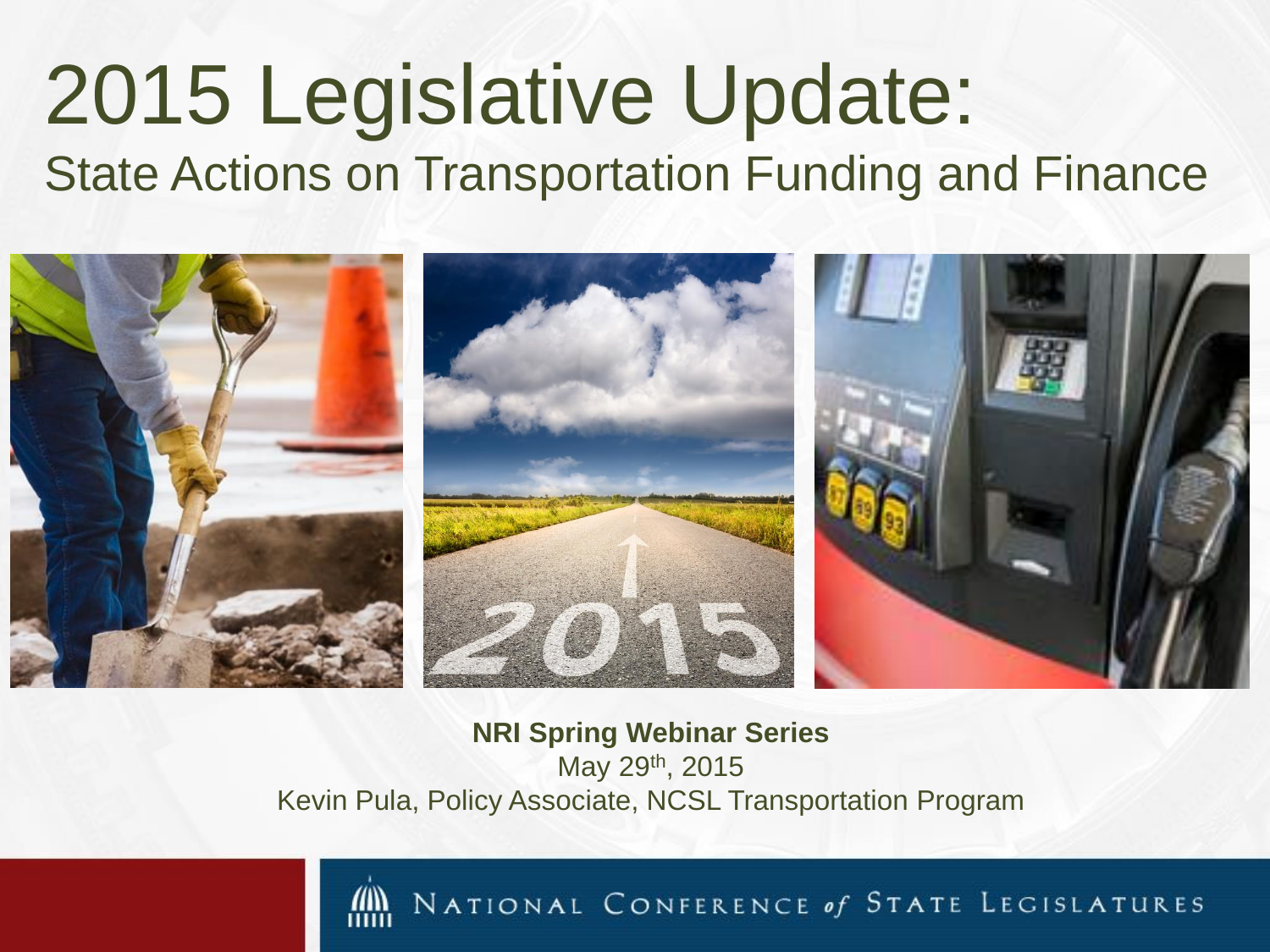## 2015 Legislative Sessions

- □ 22 states, D.C. and PR are in regular session
- □ Three states are in special session
- □ 49 states have considered at least 500 bills
- □ 25 states have enacted 55 bills

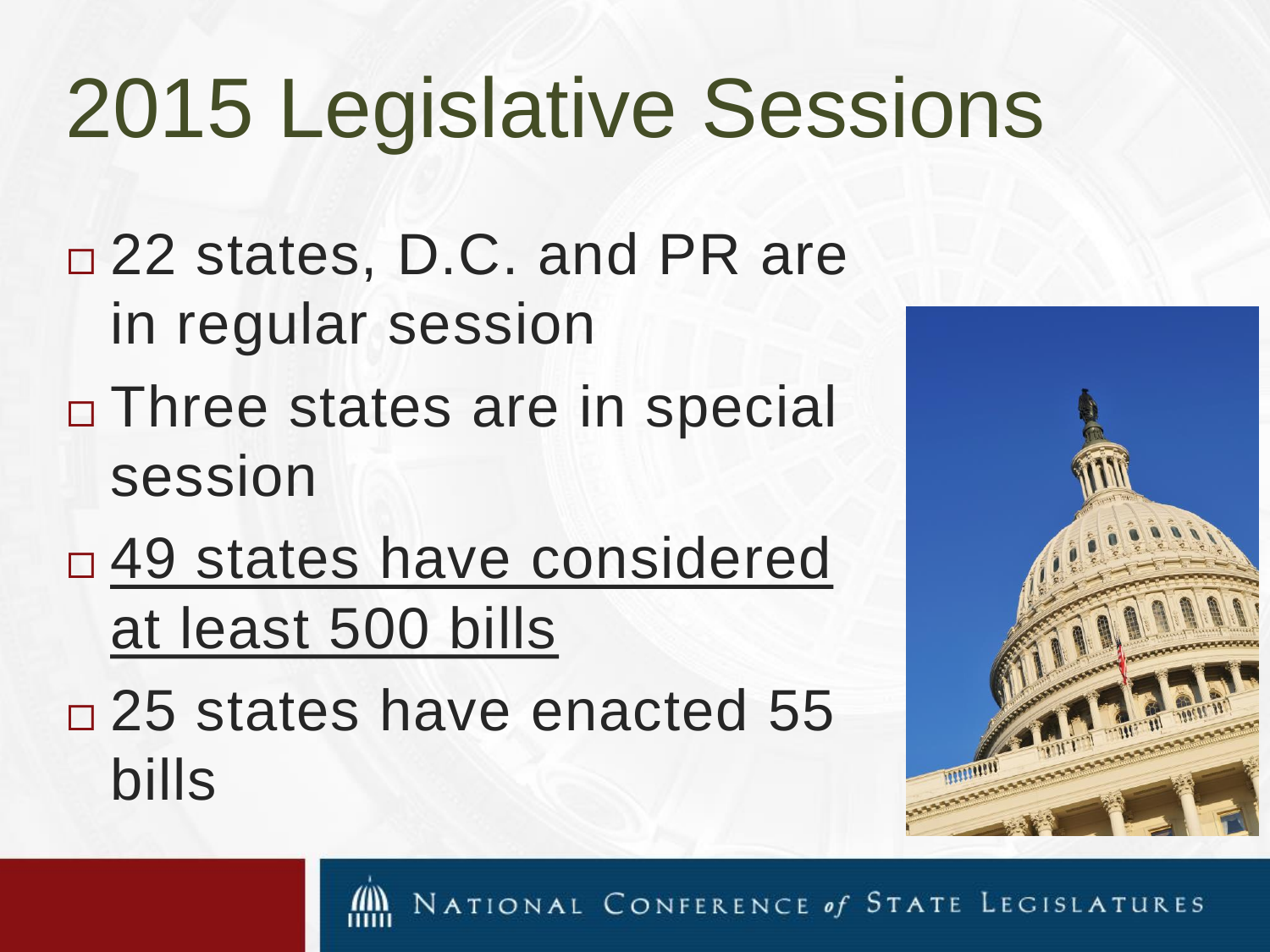# Transportation Infrastructure Investment is a Top State **Issue**

- In 2013 and 2014, at least 748 relevant bills considered in every state and D.C., and at least 500 bills have already been introduced in 2015.
- NCSL's executive committee named transportation funding, infrastructure, and the highway trust fund the number one *state/federal priority.*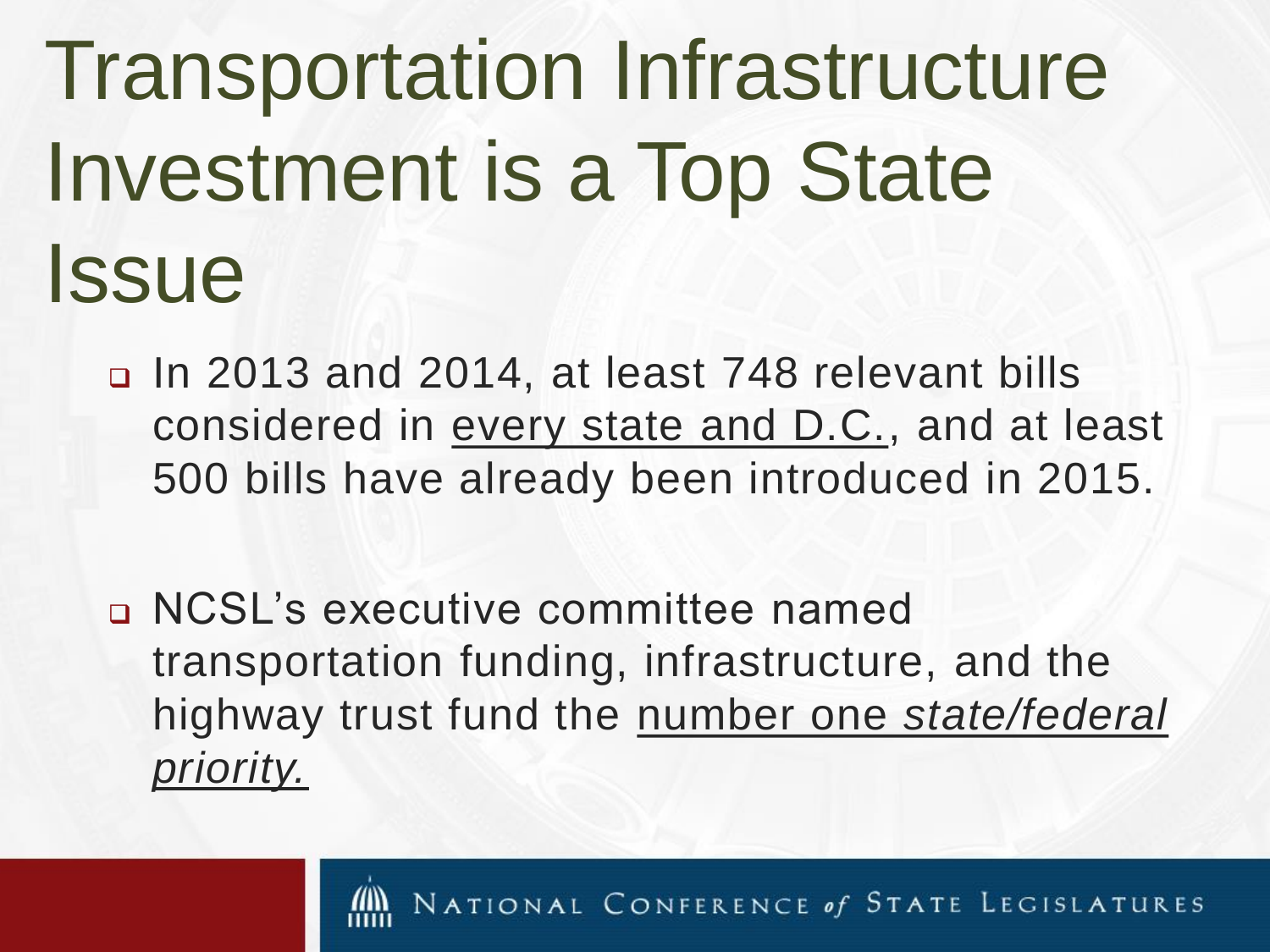#### State/Local Share Increasing

% of investment in transportation and water infrastructure



Sources: Congressional Budget Office, Moody's Analytics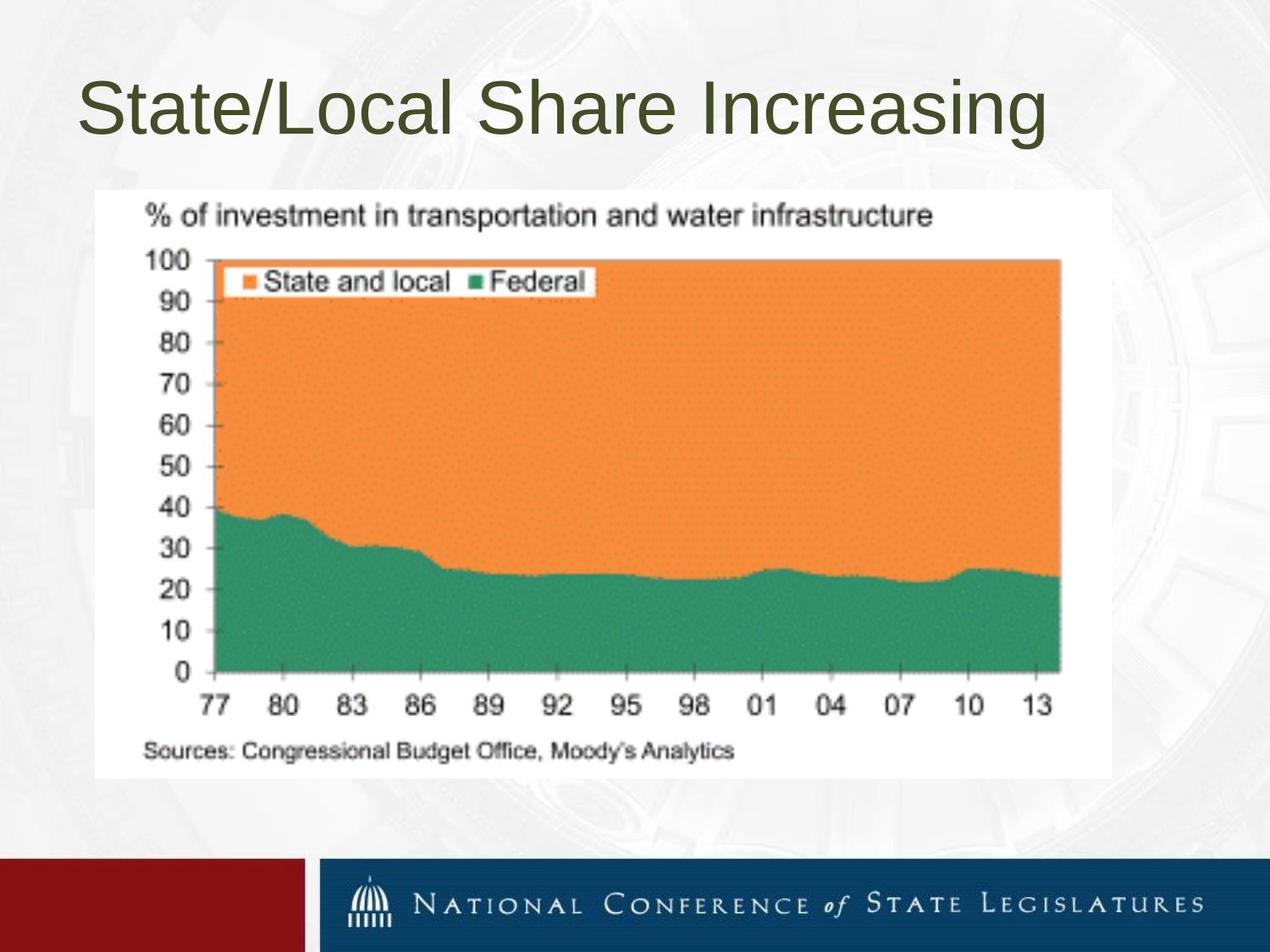# The Value of State Gas Taxes Has Fallen…



Real Per Capita State and Local Motor Fuel Revenue, 1993-2011

Source: U.S. Census Bureau.

<sup>1</sup> The state and local revenue total is nearly all state tax revenue. Local-option gas taxes are rare.

- Only13 states have raised their gas tax by more than 10 cpg since 1993.
- **15 states have not raised their gas tax in over 20 years.**
- Motor fuel tax revenues account for 1.6 percent (2011) of total state and local general revenues. Down from 2.3 percent in 1993.
- Small increases have **lagged behind funding needs**

Sources: Tax Policy Center, 2014; ITEP, 2015; NCSL, 2014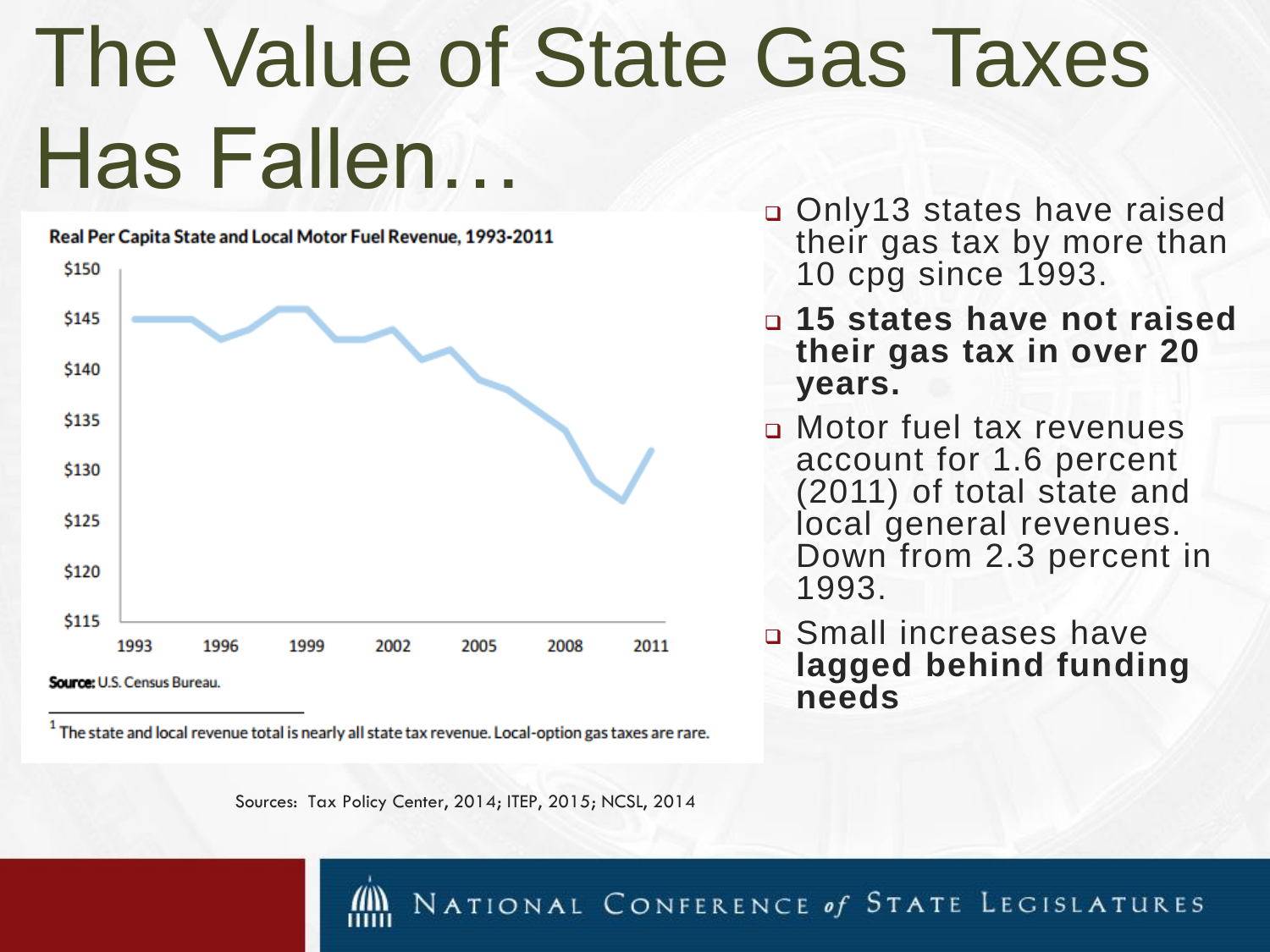#### Gas Tax Increases

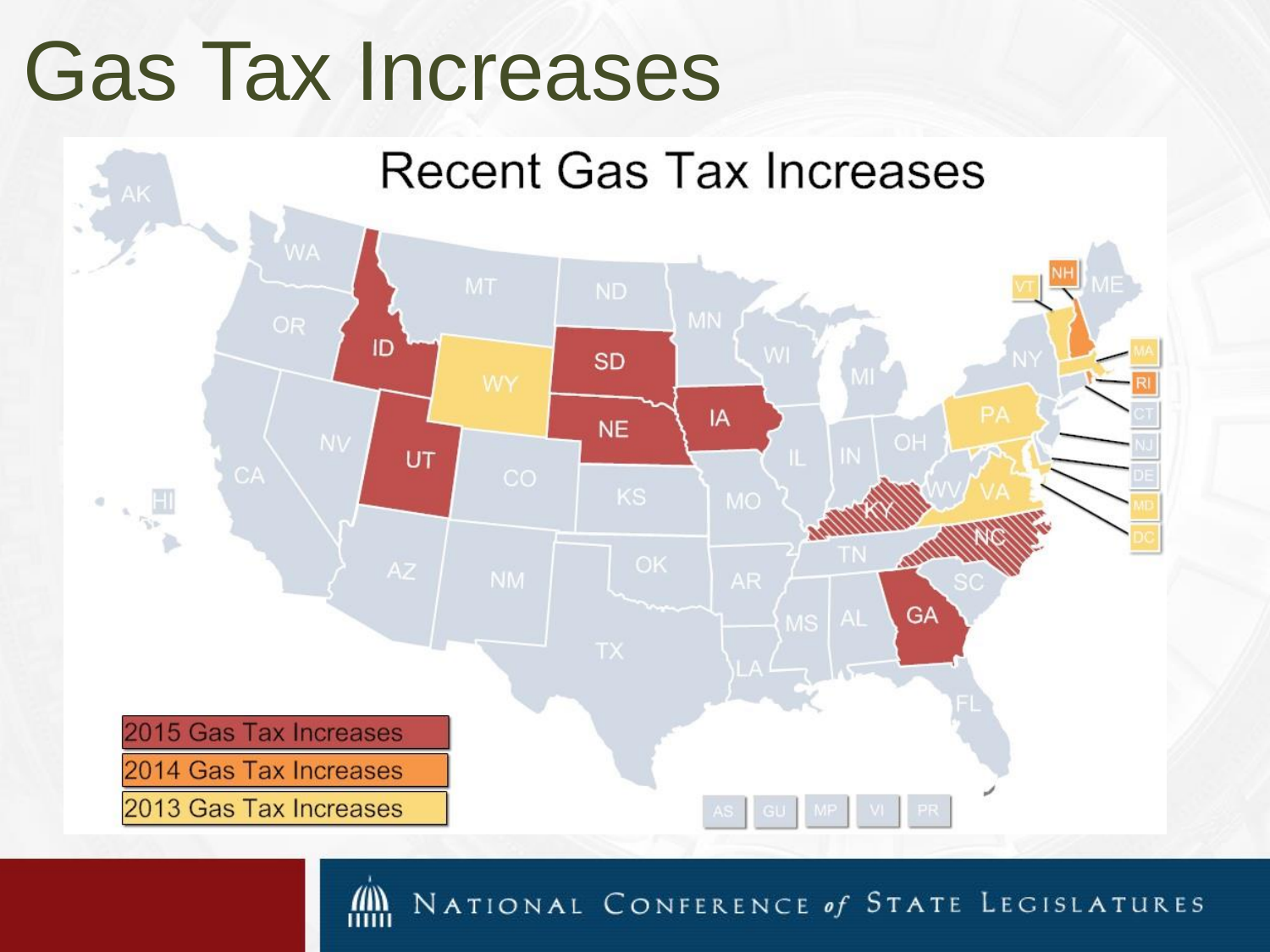# States Seek Sustainable Transportation Funding

As states begin to realize the potential issues with the sustainability of a gas tax, they are looking at a wide range of other possibilities.



□ Tracking with the economy Capturing all users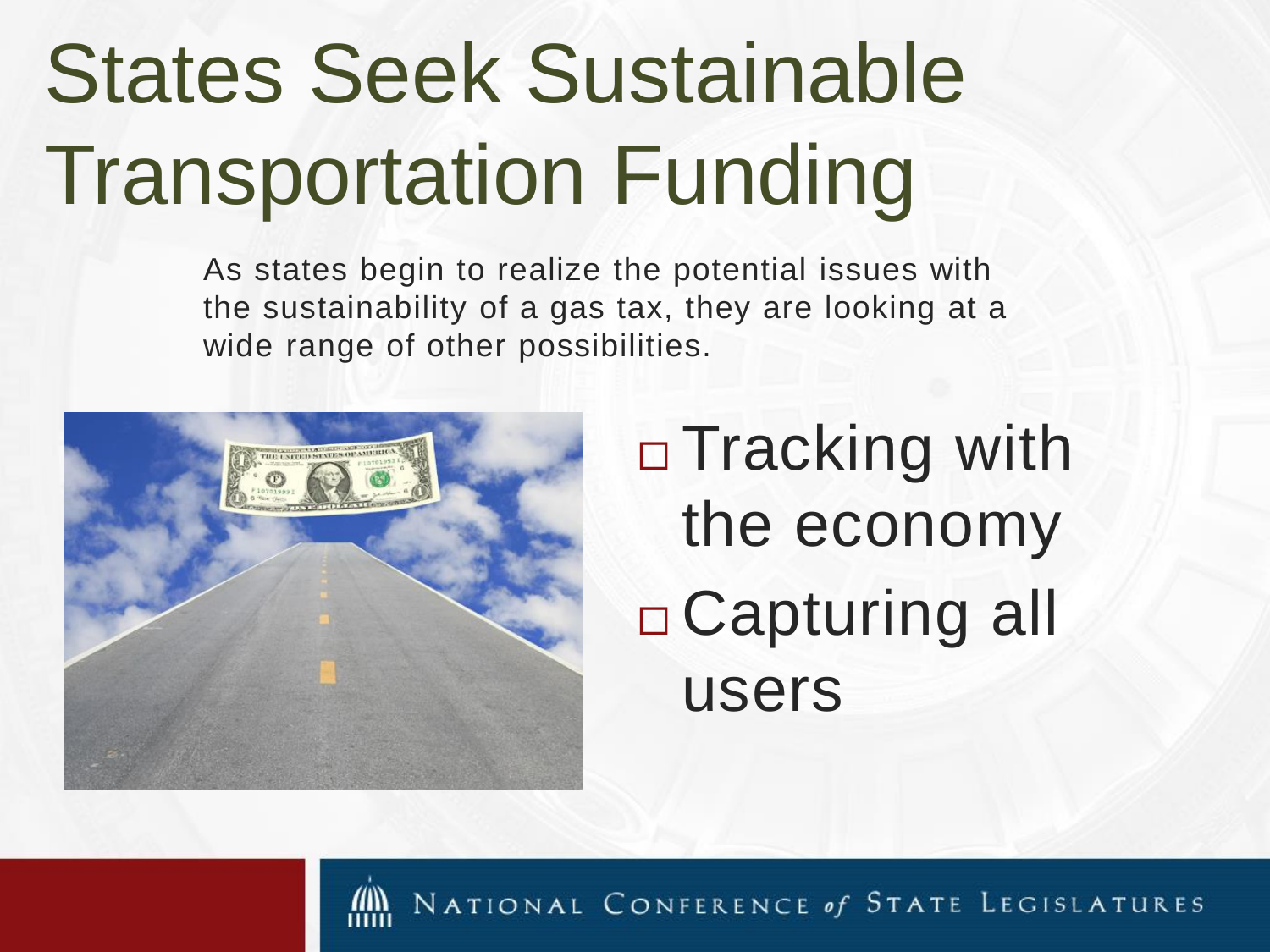## How Have States Funded Surface Transportation?

# General Funds<br>
Interest Income Tolls Impact Fees<br>
FUEL Taxes — other Taxes on Vehicles or Rental Cars **DMV** Fees

Note: States provide about half of all funding for roads, bridges, rail and transit compared to the federal contribution of about 20 percent.

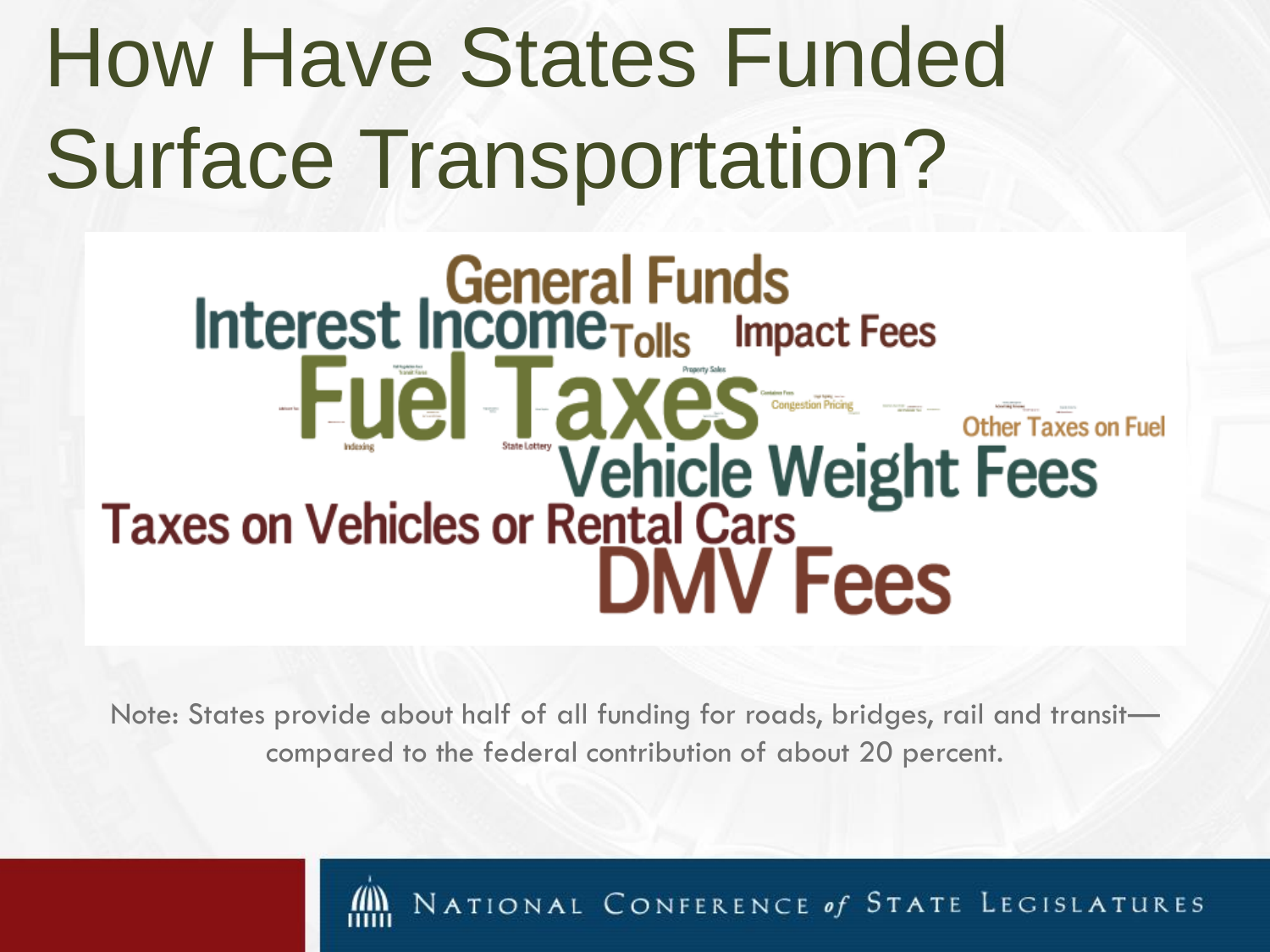# Fees for Electric and Alternate Fuel Vehicles

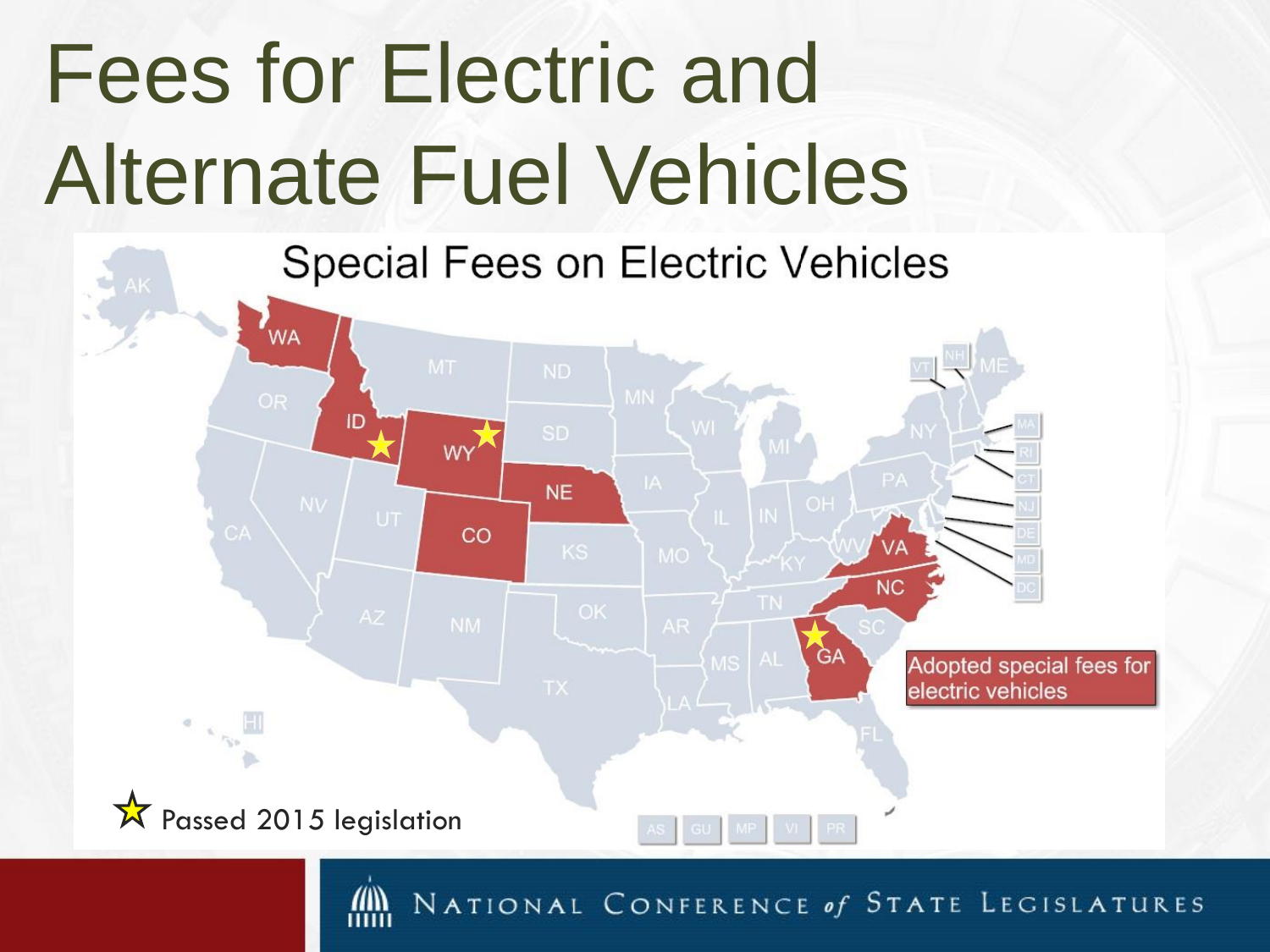Vehicle-Miles Traveled □ 12 states considered 15 bills □ Oregon will launch OReGO in July n<sup>1.5</sup> cents per mile Proof-of-concept Mechanisms to alleviate privacy concerns



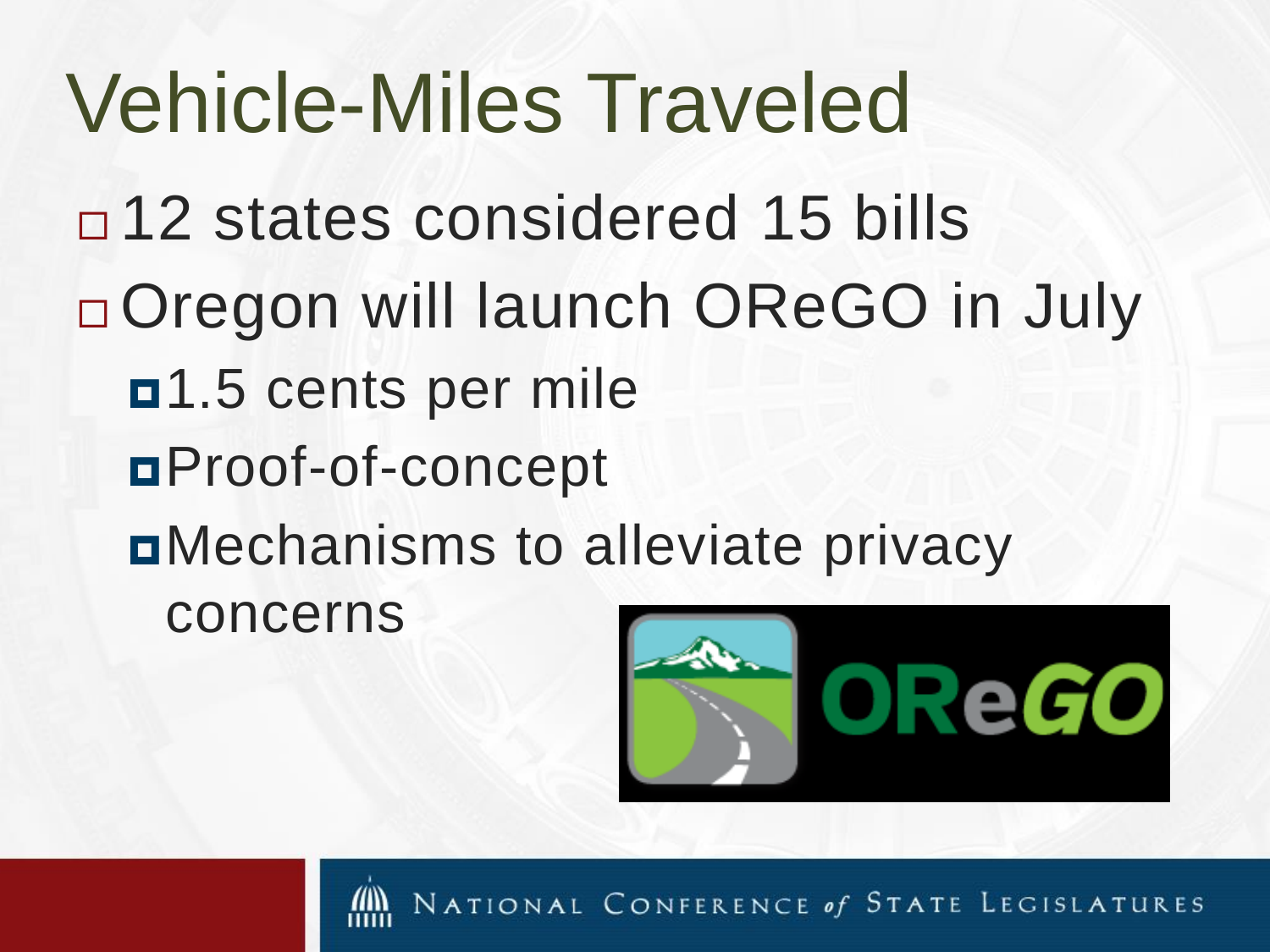#### Transportation Funding Packages

- **Mississippi** \$200 million bond package **Massachusetts** - \$200 million bond package
- **North Dakota** \$450 million for ND DOT
- **Ohio** \$7 billion 2-year transportation budget
- Failed to pass
	- Colorado, Michigan, Minnesota, Missouri and others